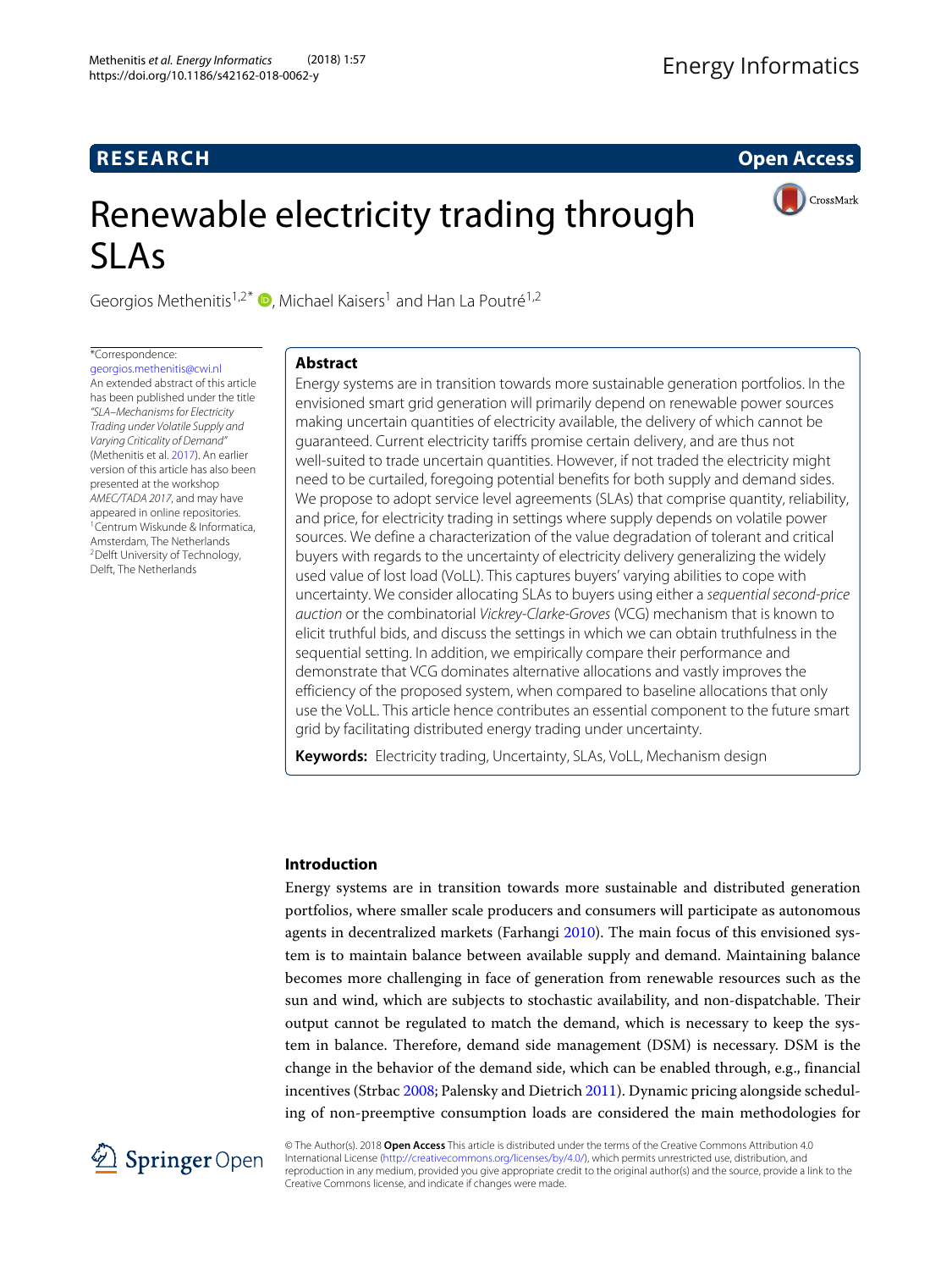balancing demand with uncertain supply. However, the former may introduce disruptive and unfavorable market behavior and thus planning and ahead prices are required (Braithwait et al. [2007\)](#page-16-4), while the latter can violate the autonomy of consumer agents.

Service level agreements (SLAs) define agreements between service providers and service users, specifying the service and its characteristics (Verma [1999\)](#page-16-5). SLAs can provide the contracting framework for balancing volatile supply with demand between buyers (e.g., customers participating in retail tariff schemes) and sellers of electricity (e.g., smallscale producers that base their generation portfolio on distributed energy resources). The characteristics of the service vary depending on the application, e.g., quantity, price of a service.

To our best knowledge, we first interpret SLAs as a direct extension of conventional electricity tariffs, which ensure delivery (100% quality) and a fixed kWh price (0% risk). In contrast to the current straightforward contracts, SLAs can be extended to include more features (e.g., delivery time, reliability, penalty for no delivery).

The process of specifying and allocating SLAs to buyers participating in the electricity market can be structured as a mechanism (Nisan and Ronen [2001;](#page-16-6) Hurwicz and Reiter [2006\)](#page-16-7). The design of the mechanism depends on the structure of the SLAs and the features they comprise. We specifically study SLAs comprising the following features:

- **Quantity** The quantity of electricity that is subject to be transferred from the service provider to the service user.
- **Reliability** The probability of successful delivery of the quantity of electricity that is specified in the SLA.
- **Price** The price per unit of the transferred quantity.

The features described above provide a basic SLA contracting framework for electricity trading between buyers and sellers in settings where the availability of electricity is not guaranteed, and buyers' ability to cope with uncertainty vary.

We proceed to illustrate the concepts discussed so far in the following example:

<span id="page-1-0"></span>**Example 1** *A seller holds a prediction of its generation for the next day during* 1*pm-*2*pm. The generation is not certain; there is* 90*% probability that the seller generates* 1 *unit and* 50*% probability* 2 *units of electricity. There are two buyer agents, both have unit demand. Let us now assume that the one buyer is a hospital that needs to perform a task, and the other buyer is an electric vehicle (EV) that needs to charge its battery. Assuming that there is no other seller in the system we consider, the two agents can agree on SLAs of* 90*% or* 50*% reliability with the seller for the unit demand they require. Considering that the importance of the task the hospital needs to complete is higher than the EV's, it is socially optimal to assign the most certain unit of generation to the hospital.*

As illustrated in Example [1,](#page-1-0) it is socially desirable that reliable electricity is allocated to critical demand, and the risk of load-shedding is assigned to less critical buyers that in turn perform this task at lower social cost.

The widest adopted concept to measure criticality in the literature as well as in practice is the *value of lost load* (VoLL) (Kariuki and Allan [1996\)](#page-16-8). The VoLL is defined as the estimated amount that customers receiving electricity through contracts would be willing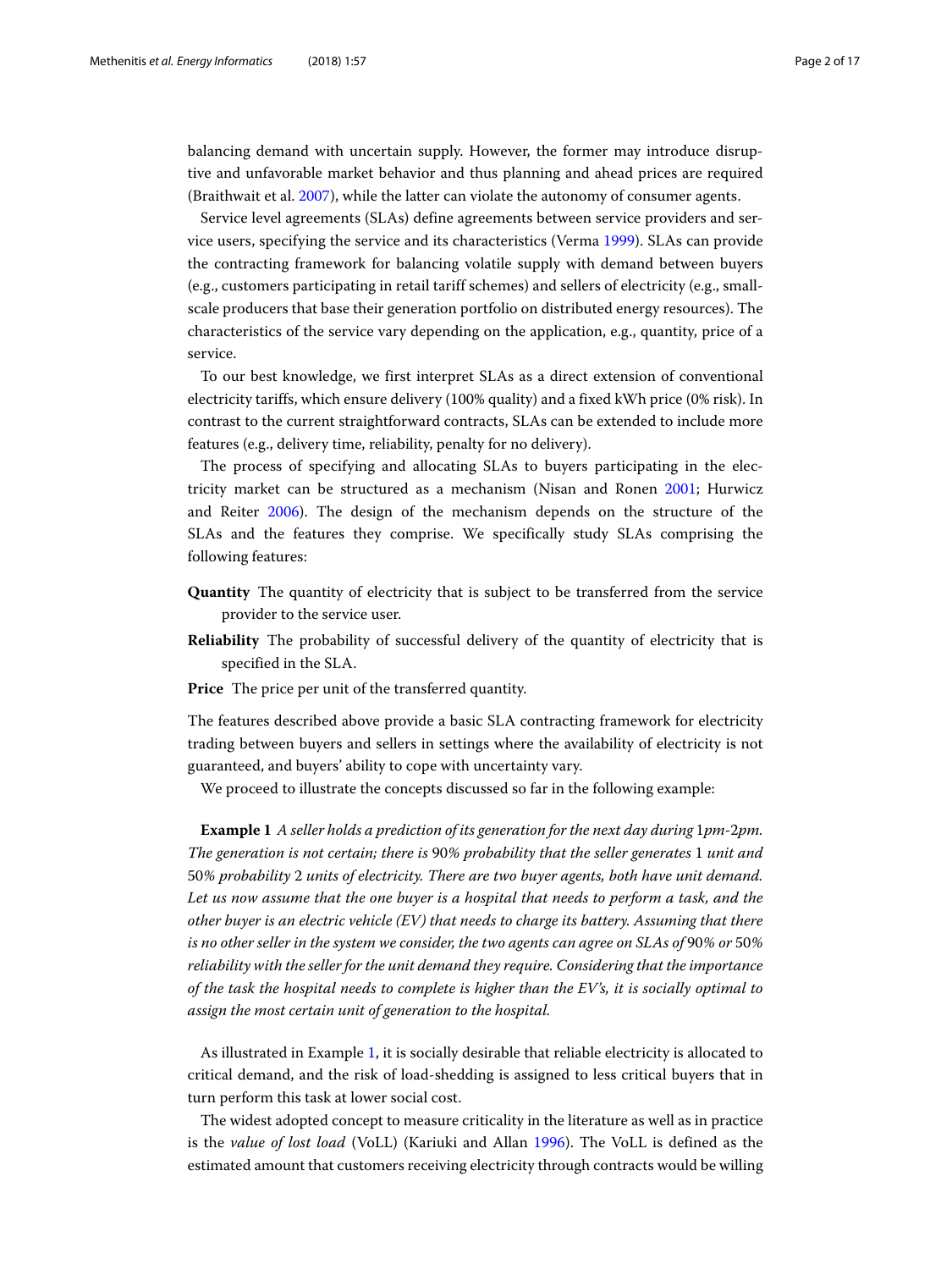to pay to avoid a disruption in their electricity service. Revisiting Example [1,](#page-1-0) we can safely say that, the VoLL is higher for the hospital than for the EV.

In this paper, we study the problem of allocating SLAs (efficiently) for electricity trading. We assume uncertain electricity generation with a known distribution, and buyers with different preferences with regards to the uncertainty of being served. The main contributions of this work can be summarized as follows:

- We define a contracting framework through SLAs that enables energy trading under uncertain supply (["Contracting framework"](#page-4-0) section).
- We propose a family of exponential functions that characterizes the buyers' varying degrees of criticality, thus generalizing the value of lost load with costs associated to the risk of failed delivery (["Critical & tolerant buyers"](#page-5-0) section).
- We apply two mechanisms to assign SLAs to agents of different types, and incentivize truthfulness for strategic buyer agents (["Auction-based SLA allocation"](#page-8-0) section).
- Last, we show that the efficiency of the proposed system vastly improves in face of buyers with varying abilities to cope with uncertainty (["Evaluation & discussion"](#page-11-0) section).

The rest of the paper is structured as follows: ["Related work"](#page-2-0) section provides an overview of the literature that is relevant to our work. ["Uncertainty in the smart grid"](#page-4-1) section formulates the problem of purchasing electricity in the presence of uncertain supply. In ["Contracting framework"](#page-4-0) section, we introduce the structure of the proposed framework through SLAs, we further define the representation of the uncertain supply, and last, we propose a value function that determines different types and preferences of buyers. In ["Auction-based SLA allocation"](#page-8-0) section, we provide mechanisms to assign SLAs to buyers, and we examine incentive compatibility issues arising in the domain. In ["Evaluation & discussion"](#page-11-0) section, we evaluate our proposed setting through simulation. Last, ["Conclusion"](#page-14-0) section concludes this paper proposing interesting research directions of this work.

#### <span id="page-2-0"></span>**Related work**

Several recent works have studied the problem of uncertainty in the smart grid. Renewable electricity generation comes at the cost of increased volatility in such systems, which is the main reason for the potentially high costs associated with balancing supply and demand through conventional generation. However, incentives for balancing can be forwarded to the demand-side through demand-response allocation mechanisms (Ma et al. [2016\)](#page-16-9), prediction of use tariffs (Vinyals et al. [2014\)](#page-16-10), or tariffs with variable risk for the consumers who can alleviate balancing costs from the retailer side (Methenitis et al. [2016\)](#page-16-11). Other works focus on the planning optimization of flexible consumers of electricity that can yield their own incentives (utility maximization) in the uncertain environment of the smart grid (Angelidakis and Chalkiadakis [2015;](#page-15-0) Gerding et al. [2016\)](#page-16-12), or on online mechanisms for local matching of flexible demand and uncertain supply from renewable generation (Ströhle and Flath [2016\)](#page-16-13).

In line with our assumptions, the problem of balancing volatile supply with flexible demand has been studied in recent works. In the presence of delay tolerant customers, service delays can be minimized via the Lyapunov optimization technique without the requirement of a-priory knowledge of the underlying statistics (Neely et al. [2010\)](#page-16-14).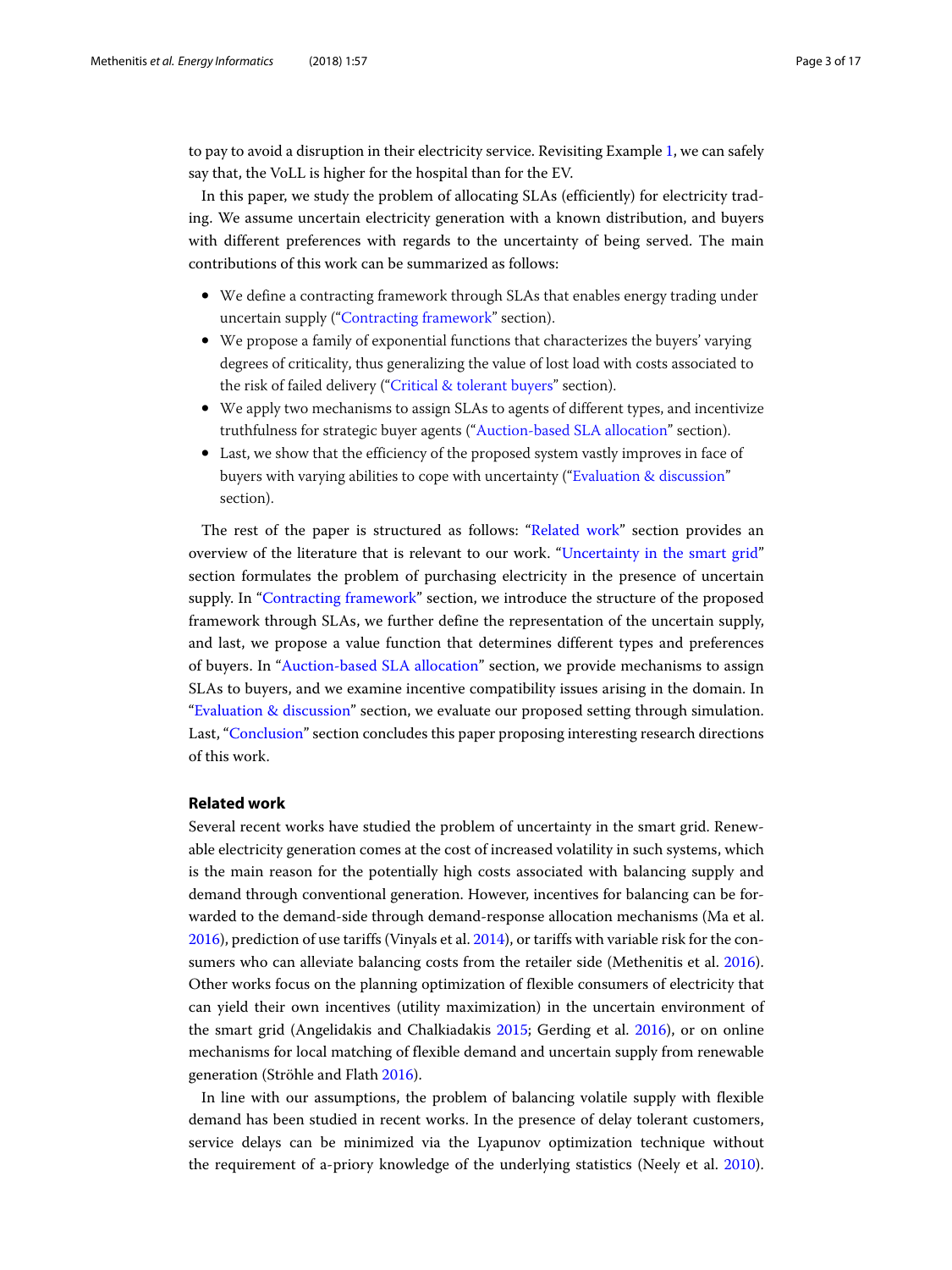Furthermore, to deal with uncertain supply, potential scenarios of future renewable supply can be considered in Monte-Carlo planning. Based on the likelihood of scenarios, which is updated whenever new information about the supply is becoming known, an online mechanism that uses the concept of pre-commitment by the demand side has been proposed to allocate the available supply to flexible demand in order to maximize social welfare (Ströhle et al. [2014\)](#page-16-15). Similarly, the problem of matching uncertain supply with demand is considered as a multi-agent sequential decision making problem, where beliefs over states of the system are replaced with beliefs over future supply scenarios (Walraven and Spaan [2015\)](#page-16-16). Each of the works above has a notion of cost (or criticality similar to VoLL), but none of those considers varying risk premiums for uncertainty.

SLAs have been considered as a tool for monitoring and coordination to ensure trustworthiness between different stakeholders, primarily with regards to the business processes, to ensure trustworthiness between different stakeholders (Gustavsson et al. [2011;](#page-16-17) Hussain et al. [2012\)](#page-16-18), or as a negotiation protocol (Amato et al. [2014\)](#page-15-1). In contrast to our work, the discussion remains conceptual, and no quantitative implications on costs or efficiency are given. SLAs have also been used in resource allocation in computational grids to ensure the optimal allocation of computational resources and fair satisfaction of the participants through negotiations (Silaghi et al. [2012\)](#page-16-19). Here, the embedding is not in the energy domain, and the focus of the work is on strategic negotiation rather than the elicitation of truthful reports. Another related work has studied task allocation market mechanisms for multiple suppliers of finite or uncertain capacity (Dash et al. [2007\)](#page-16-20).

Similarly to product (service) *differentiation* in power systems engineering and energy markets (Oren and Smith [1993;](#page-16-21) Salah et al. [2017\)](#page-16-22), we propose SLAs that differentiate in the reliability of successful delivery. Product differentiation in electricity trading also includes but is not limited to: (i) deadline-differentiated trading, where consumers agree to defer the service of pre-determined loads in exchange for lower prices (Bitar and Xu [2017\)](#page-15-2), (ii) varying probabilities of electricity service interruptions (Chao et al. [1986\)](#page-16-23), (iii) reliability differentiation for trading spinning reserve capacity (Siddiqi and Baughman [1995\)](#page-16-24). Our work is more related with the mechanism design approach proposed in (Bitar and Xu [2017\)](#page-15-2). However, here we consider buyers that have different valuations with regard to the probability of successful delivery of electricity service. Other outlined research studies optimal pricing policies and not the design of mechanisms to elicit truthful reports from buyers (Chao et al. [1986;](#page-16-23) Siddiqi and Baughman [1995\)](#page-16-24).

In the closest state of the art work, the authors study the viability of selling uncertain quantities of wind generation with variable-reliability (Bitar et al. [2012\)](#page-15-3). They further explore the connection between uncertainty in the generation and the costs for reserve capacity, and real-time markets. We follow a similar idea, but we focus our attention on the characterization of the demand with respect to its criticality, as well as the design of the mechanisms to assign demand through SLAs for electricity trading to strategic buyers with different preferences.

To the best of our knowledge we are providing the first work that adapts SLAs for energy trading under uncertain supply, providing both a discussion of the buyers' incentives and an empirical evaluation in illustrative settings. Here, SLAs are the resulting contracts that are allocated through mechanisms, to distribute uncertain supply to buyers of different types.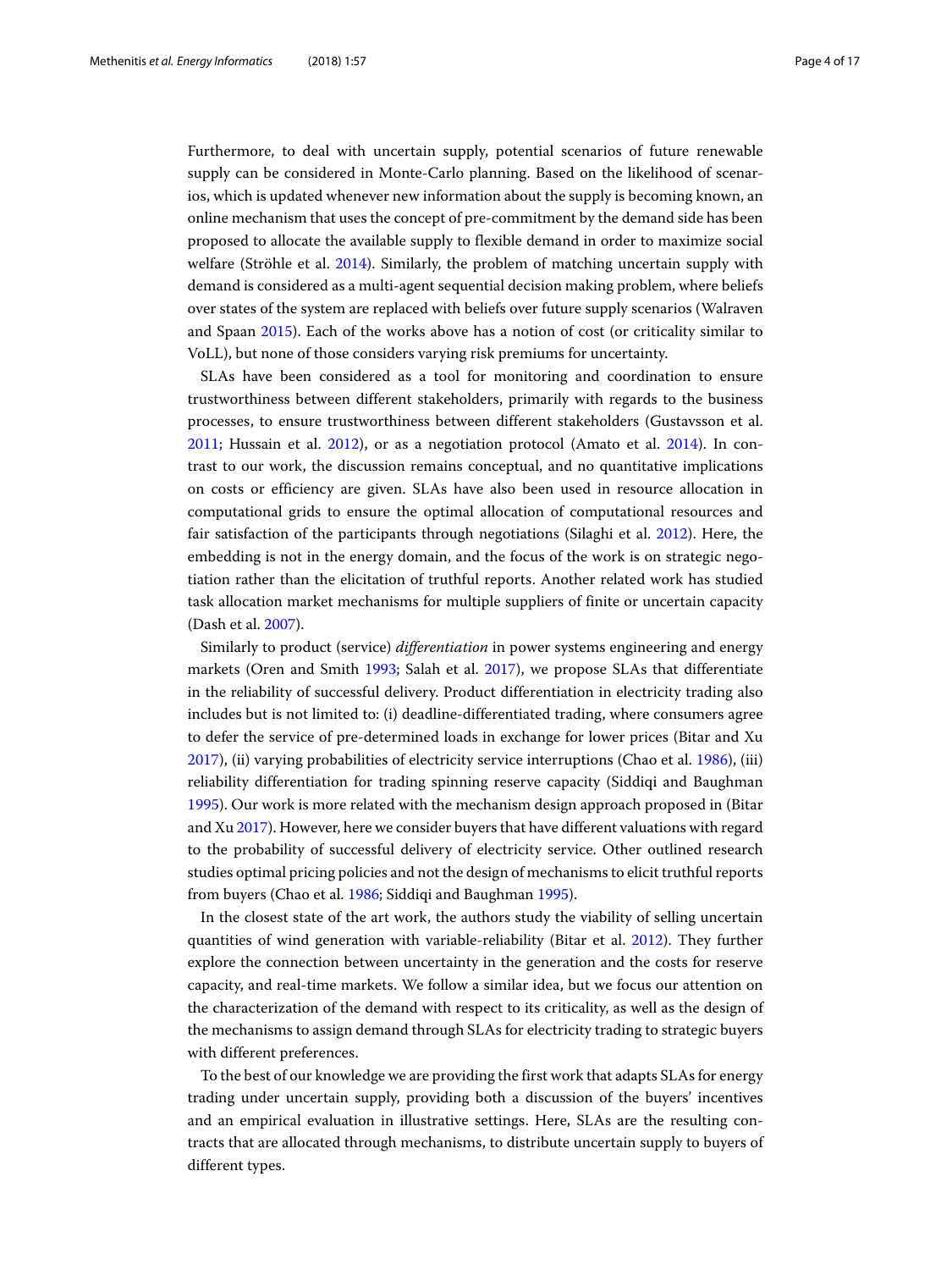#### <span id="page-4-1"></span>**Uncertainty in the smart grid**

The *Smart Grid* is an electricity grid innovation that emphasizes the transition from the traditional paradigm of passive distribution and consumption towards an energy network in which each node may take on an active role. This is exemplified by the increasing adoption of renewable generation (primarily from solar and wind) that makes households prosumers, serving some of their own load or even producing excess generation. The stochastic variation in generation introduces uncertainty in the supply. In addition, active control of loads such as heat pumps and batteries or charging controllers for electric vehicles introduce flexibilities – yet in the absence of clear incentives these flexible loads may be notoriously difficult to forecast.

In the proposed SLA allocation mechanism, participating buyer agents (i.e., electricity customers) purchase quantities of electricity through contracts of a specific quantity, reliability, and price, subject to uncertain supply and its availability. In our setting, we consider only one seller and no outside option for the buyers. Let *s* denote the seller and B the set of buyer agents, there are *n* buyer agents in the set B, such that  $B = \{1, \ldots, n\}$ .

Large volumes of electricity in Europe are traded in the day-ahead markets, where a clearing price is the result of double auctions between buyers and sellers who are placing their bids for each 1-hour time interval of the next day. Our two-step model may serve as a fundamental model of the day-ahead auction process in current electricity markets, but could also be applied at different horizons: In the first step, *ahead* timestep, the mechanism holds a prediction (i.e., probability distribution function) of the available supply for the *realization* timestep. The mechanisms outlined in later sections are thus also applicable for shorter horizons, e.g., hour(s) ahead, as they may arise in local microgrids with flexible power-to-heat demand.

Let *Q* denote the random variable of the prediction of supply at the timestep ahead,  $q \in \mathbb{R}^+$  is the observed realization of supply at the realization timestep. We further denote the cumulative density function of the random variable *Q* with  $F_Q(q) = P(Q \le q)$  $\int_0^q f_Q(x) dx$ , where  $f_Q(x)$  is the probability density function. Similarly, each buyer agent *i* from the set  $\beta$  has a demand for electricity  $d_i$ , which we assume is fixed and known by the agent ahead of time, considering hardware assets that induce a deterministic demand.

Buyer agents, based on their preferences, can get assigned SLAs of certain quantity, reliability and price, ensuring that their demand will be satisfied with some probability in the realization timestep. The observed realization  $q$  of the electricity generation determines how much load can be served, and the mechanism determines the set of buyers that are indeed served such that the SLAs are satisfied in expectation with regards to their reliability.

#### <span id="page-4-0"></span>**Contracting framework**

In this section we focus on modeling the contracting framework where SLAs can be assigned to buyers in the presence of uncertain generation. We further define the basic structure of the SLAs, and subsequently the characterization of buyers' preferences with regards to the reliability of the SLAs.

#### <span id="page-4-2"></span>**Service level agreements**

As outlined in ["Introduction"](#page-0-0) section, an SLA is a triplet  $(d_i, \gamma_i, p_i)$ , which comprises the quantity  $d_i$ , the reliability  $\gamma_i$ , and the price  $p_i$  per transferred unit of electricity for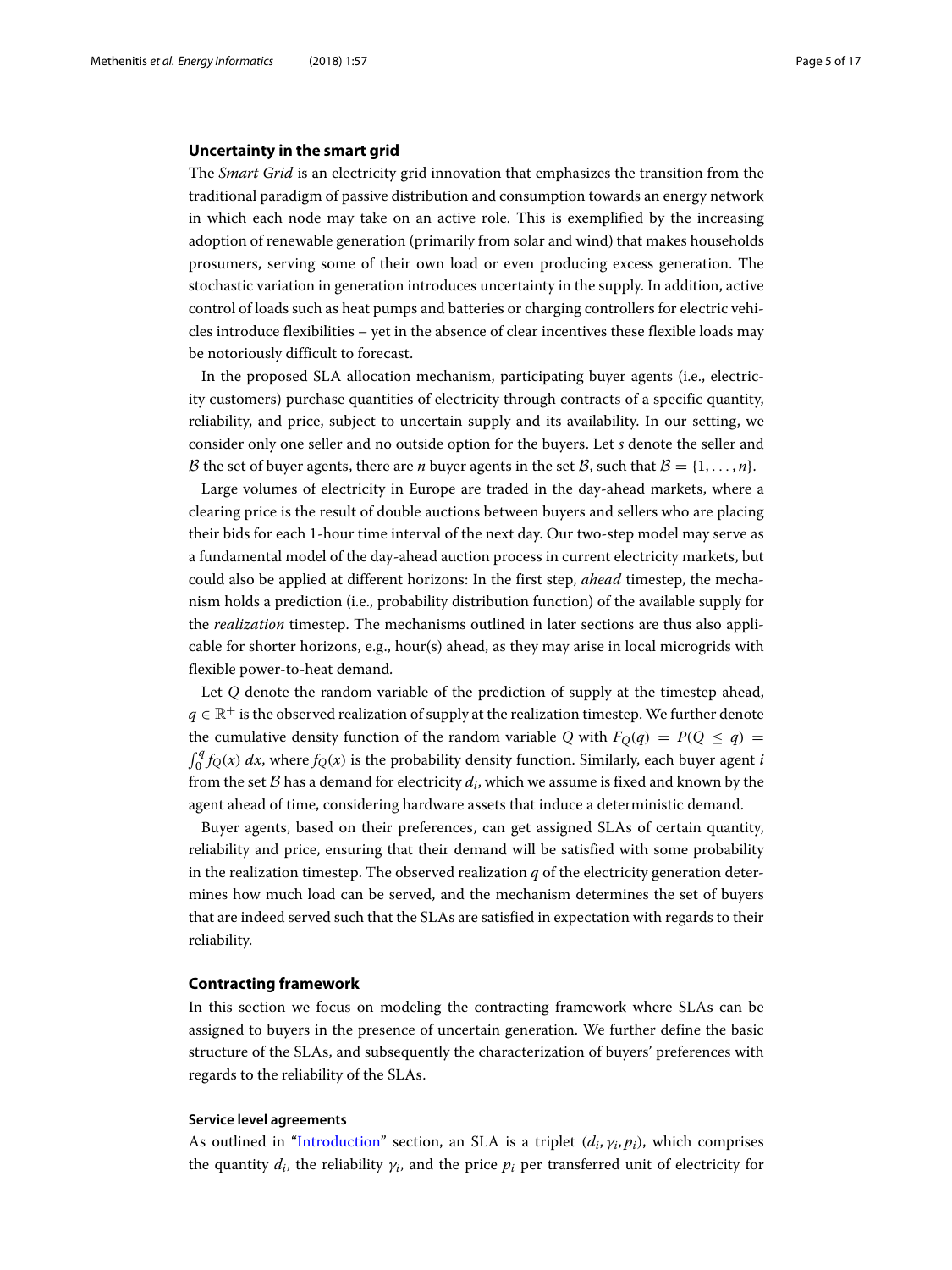the buyer agent  $i \in \mathcal{B}$ . For the remainder of this paper we assume unit-demand buyers,  $d_i = 1$ ,  $\forall i \in \mathcal{B}$ . We further assume that the delivery of the electricity of the assigned SLAs is either successful or not. Let  $\hat{d}_i = \{0, d_i\}$  denote the transferred quantity to the buyer agent *i*. We define *vi* as the marginal *value* that the successful delivery of electricity brings to the buyer agent,  $v_i = \alpha_i \hat{d}_i$ ,  $\alpha_i \in \mathbb{R}^+$ . The value of  $\alpha_i$  refers to the private value of the agent *i* when delivery is assured ( $\gamma$ *i* = 1), or equivalently the VoLL. Considering the binary model for the value that the transferred quantity of electricity delivers to the buyer agent, the value can be either fully obtained or not  $(v_i = \{0, \alpha_i d_i\})$ . The expected value of the buyer, given the demand  $d_i$  and the reliability  $\gamma_i$ , is equal to:

<span id="page-5-2"></span>
$$
v_i(\gamma_i) = \alpha_i d_i \gamma_i. \tag{1}
$$

Let  $S<sub>O</sub>(q)$  denote the reliability function (also known as survival function) of the seller agent *s*. Figure [1](#page-5-1) illustrates  $S_O(q)$ . Note that  $S_O(q) = 1 - F_O(q)$ , where  $F_O(q)$  is the cumulative density function of the random variable *Q*. The reliability function  $S<sub>O</sub>(q)$  determines the probability that the generation exceeds a certain value *q*. The dotted area represents an SLA (no price  $p_i$  is determined here) between the seller agent and the buyer agent  $i$ . The demand of the buyer agent *i* is equal to  $d_i$  and the reliability of the specific SLA is  $\gamma_i$  =  $S_O(w+d_i)$ , where *w* is the demand that is already deducted by previously allocated SLAs.

Given the assumption of unit-demand buyers, we further consider that the demand quantity *di* of a buyer agent is not comparable to the total demand of the *n* agents and the expected generation of the seller agent, such that the following holds:  $S_O(w) \approx S_O(w+d_i)$ and  $P(w \leq q \leq w + d_i) \approx 0$ . The probability of partial delivery of electricity approximates zero in the unit-demand case, justifying the binary model we use for the value that the successful delivery brings to the buyer.

We proceed to show that buyers may have different preferences with regards to the probability of being served. Hence, buyers' utility function depends on the reliability  $\gamma$ of SLAs.

# <span id="page-5-0"></span>**Critical & tolerant buyers**

The expected value of a buyer in Eq. [1](#page-5-2) is linearly dependent on the reliability  $\gamma_i$  of the SLA. Since the system gives raise to risk, we can distinguish between different attitudes

<span id="page-5-1"></span>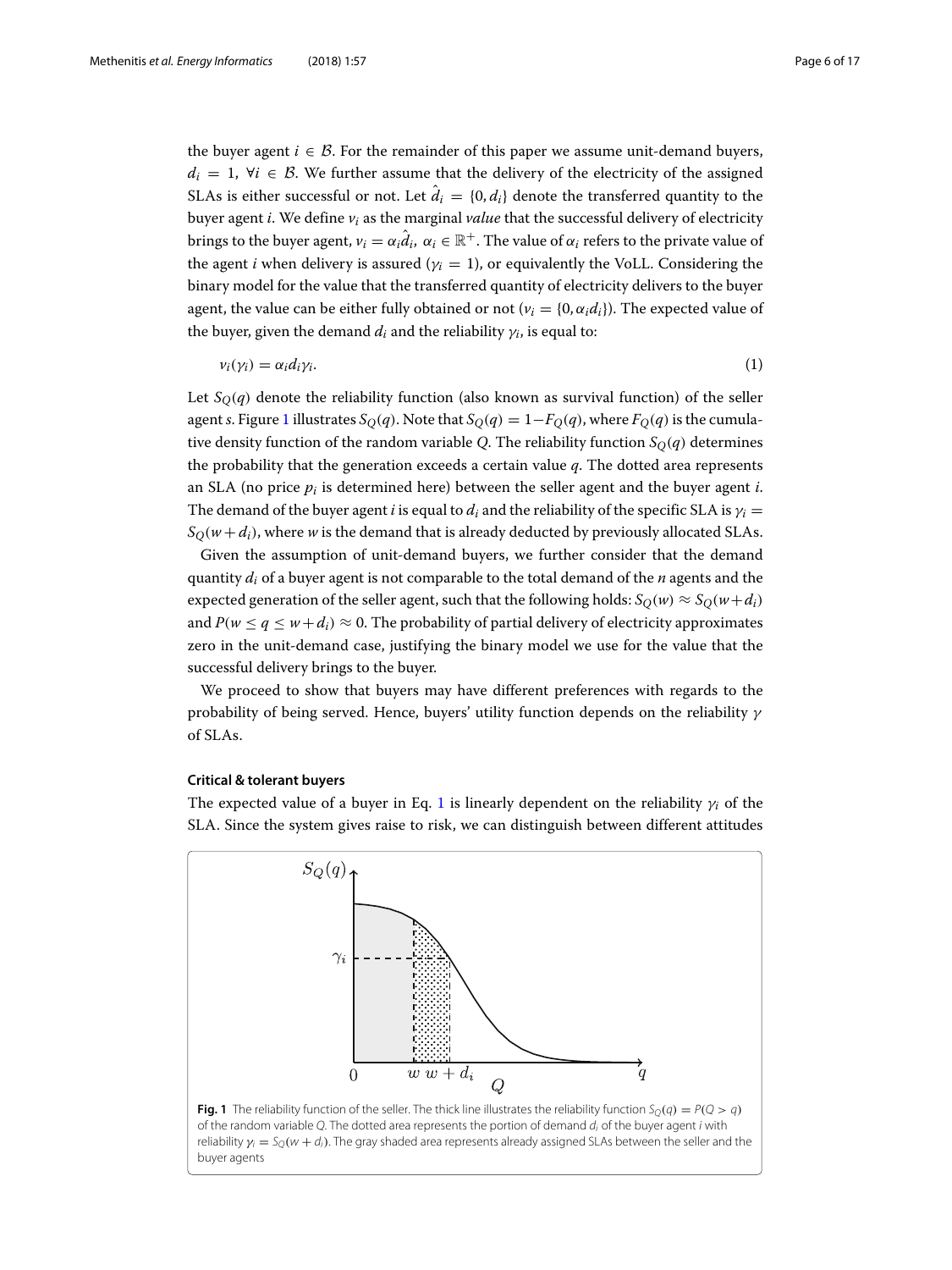of buyers towards risk, from critical to tolerant, as it is usual in economics and expected utility theory (Ingersoll [1987\)](#page-16-25). We define the *generalized* expected value function  $V_i(\gamma_i)$ , where the reliability  $\gamma_i$  induces the risk in the form of uncertain delivery of the specified in the SLA quantity:

<span id="page-6-0"></span>
$$
\mathcal{V}_i(\gamma_i) = \alpha_i d_i u_i(\gamma_i),\tag{2}
$$

where  $u_i(\gamma_i)$  encompasses the attitude of the buyer to the reliability  $\gamma_i$ . Note that for  $u_i(\gamma_i) = \gamma_i$ ,  $V_i(\gamma_i)$  becomes equal to  $v_i(\gamma_i)$  in Eq. [1.](#page-5-2) The generalized expected value function in Eq. [2](#page-6-0) should embrace some common sense properties:

- Buyers have zero value for no reliability, i.e.,  $V_i(0) = 0$ ,  $\forall i \in \mathcal{B}$ .
- Buyers have maximum value for no uncertainty, i.e.,  $V_i(1) = \alpha_i d_i$ ,  $\forall i \in \mathcal{B}$ .
- Buyers have higher value for more certainty in the delivery, i.e.,  $V_i(\gamma_i) \geq V_i(\gamma_i - \varepsilon), \forall \varepsilon \in \mathbb{R}^+, \forall i \in \mathcal{B}$  (monotonicity).
- Buyers have positive value for any positive reliability, i.e.,  $V_i(\gamma_i) > 0$ ,  $\forall \gamma_i > 0$ ,  $\forall i \in \mathcal{B}$ (buyers' willingness to participate).

Here, we consider a variation of the exponential utility function (Ingersoll [1987\)](#page-16-25). In line with the aforementioned properties of  $V(\gamma_i)$ , we define  $u_i(\gamma_i)$  with regards to  $\beta_i \in \mathbb{R}$ .

<span id="page-6-1"></span>
$$
u_i(\gamma_i) = \begin{cases} \frac{1 - e^{-\beta_i \gamma_i}}{1 - e^{-\beta_i}}, \beta_i \neq 0 \\ \gamma_i, \beta_i = 0 \end{cases}
$$
 (3)

This variation of the exponential utility function in Eq. [3](#page-6-1) can be substituted into Eq. [2,](#page-6-0) yielding the expected value of the buyer agent with regards to the reliability  $\gamma_i$ , where  $\beta_i \in \mathbb{R}$  distinguishes the buyer type from critical ( $\beta_i < 0$ ) to tolerant ( $\beta_i > 0$ ). For  $\beta_i = 0$ the expected value function  $V_i(\gamma_i)$  becomes equal to the expected value in Eq. [1.](#page-5-2) Figure [2](#page-6-2) illustrates the function  $V_i(\gamma_i)$  for different values of  $\beta_i$ .

<span id="page-6-2"></span>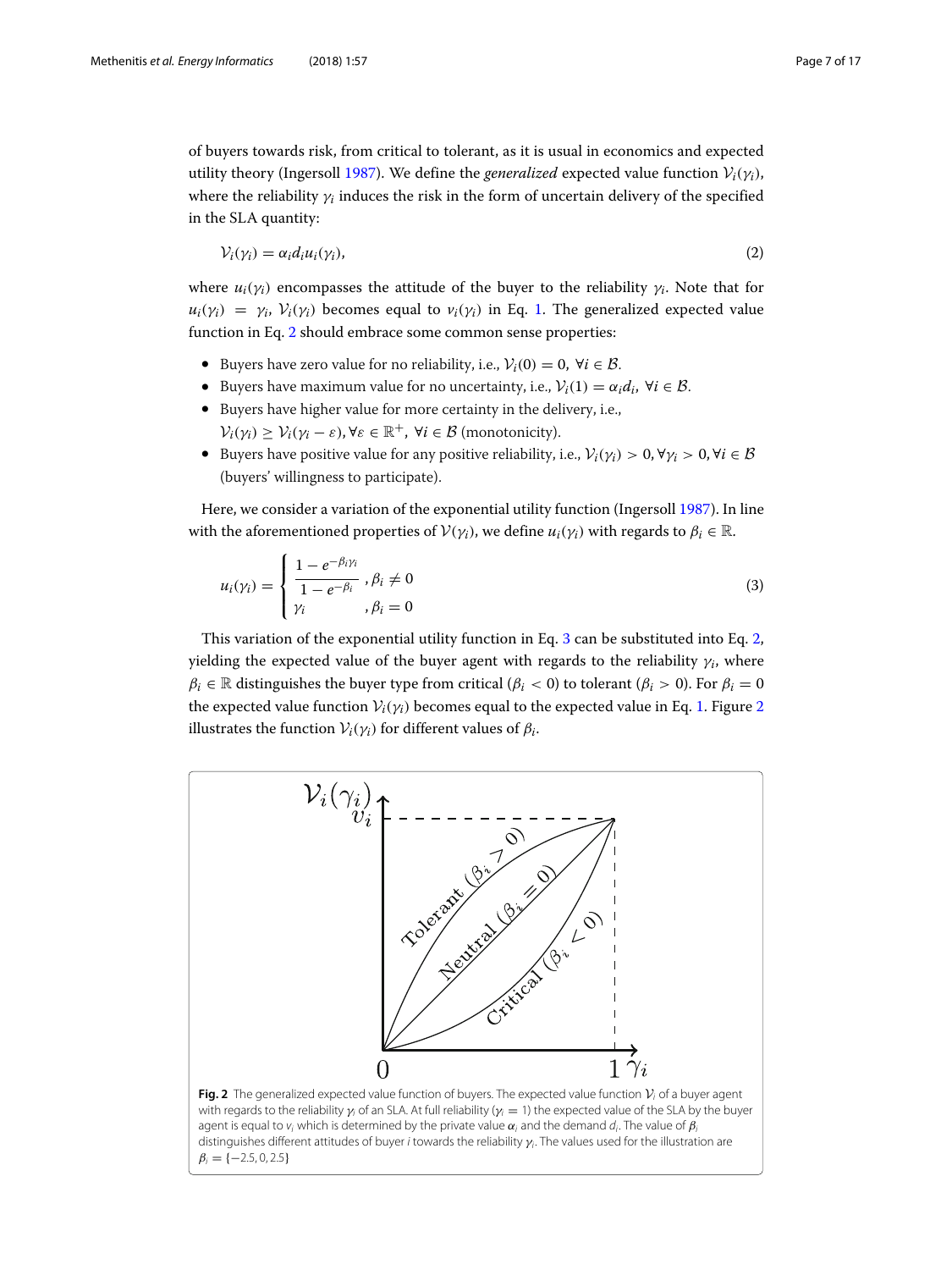Given the above definition of the generalized expected value function, we can categorize buyer agents with regards to their attitudes towards reliability:

- **Critical** For  $\beta_i$  < 0, the expected value function is convex, representing a critical (riskaverse) buyer. There is a stiff degradation of the value with regards to the uncertainty of the delivery for the critical buyer, resulting from opportunity costs that arise in case of failed delivery.
- **Tolerant** For  $\beta_i > 0$ , the expected value function is concave, the buyer is tolerant (riskseeking). Lower reliability translates to a rather high expected value, resulting from opportunity value that arises in case of failed delivery.
- **Neutral** For  $\beta_i = 0$ , the expected value is linearly dependent to the reliability as in Eq. [1,](#page-5-2) representing a neutral buyer.

The generalized expected value function outlines a realistic model for capturing buyers' preferences. The proposed function describes the graceful or stiff degradation of the VoLL with regards to the probability of successful delivery. The type of the buyer agent *i* is characterized by the tuple  $(\alpha_i, \beta_i)$ . In the context of electricity markets, the same quantity of electricity may have different value for different consumers, which is captured in our model by  $\alpha_i$ . Furthermore, the incurred value of a lost load with regards to the probability of electricity delivery is determined in our model by  $\beta_i$ . The function  $\mathcal{V}_i(\gamma_i)$  indicates the VoLL of a buyer agent given the reliability of the SLA as follows:  $V_0 L = V_i(1) - V_i(\gamma_i)$ . The generalized expected value function can be defined in both one-shot and repeated settings, where in the latter agents could vary their types with regards to the outcome of their earlier assignments.

Let us now proceed with an example of a realistic scenario where the value of a buyer agent depends on the probability of being served, and thus the opportunity cost or value that arises in case of failed delivery.

**Example 2** *An EV-taxi is operating its task (transporting people) with a half-full battery capacity with no urgent need to charge its battery. The EV-taxi can represent a tolerant buyer since there is value that is gained in case of charging (future benefits), and opportunity value that is gained in case of not charging (immediate benefits resulting by not pausing its task). When the capacity of its battery is running low, the EV-taxi can better be represented by a critical buyer since the value in case of no delivery (immediate benefits for task continuation) is decreasing relatively to the value that can be gained by charging and pausing its task.*

Given the above example, the generalized value function can distinguish buyers in terms of opportunity cost or value that could be incurred or gained respectively with regards to the probability of successful delivery of electricity.

The price  $p_i$  that is specified in the SLA, and hence the expected utility of the buyer agent *i* is dete[rmined](#page-8-0) [by](#page-8-0) [the](#page-8-0) [resultant](#page-8-0) [allocation](#page-8-0) [of](#page-8-0) [the](#page-8-0) [mechanism](#page-8-0) [\(see](#page-8-0) ["](#page-8-0)Auction-based SLA allocation" section). Let  $U_i$  denote the expected utility of buyer agent *i*,

<span id="page-7-0"></span>
$$
\mathcal{U}_i = \mathcal{V}_i(\gamma_i) - d_i p_i \gamma_i,\tag{4}
$$

where the expected payment that is transferred from the buyer to the seller upon delivery is subtracted from the expected value.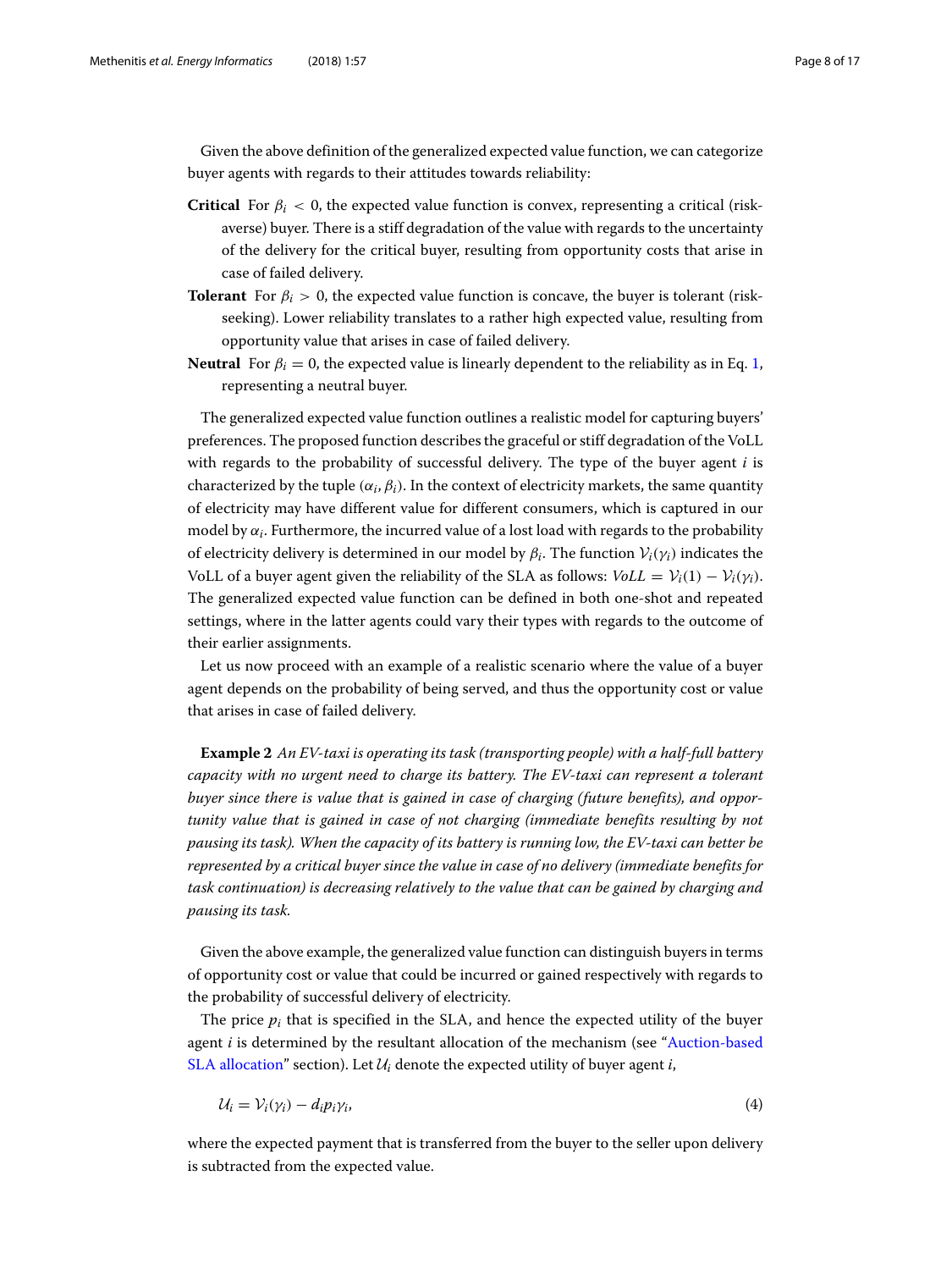In the section that follows we discuss how SLAs can be allocated to buyers with different private values for SLAs of varying reliability.

### <span id="page-8-0"></span>**Auction-based SLA allocation**

Auctions are widely used in competitive electricity markets that take place day-ahead (Contreras et al. [2001\)](#page-16-26), and they are known to yield efficient allocations even in cases there is uncertainty about buyers' valuations for items to be sold (Krishna [2010\)](#page-16-27). We consider auctions as the method to allocate SLAs among buyers with varying private types, with regards to the value of their demand and their flexibility under the presence of uncertainty in the electricity market. Here, we assume no agency for the seller, who only serves as the mechanism to allocate SLAs to the buyers.

Let *A* be an allocation from the set of all feasible allocations  $A, A \in A$ , as the triplet of vectors  $(\mathbf{d}, \gamma, \mathbf{p})$ , where each entry  $A^{(i)} = (d_i, \gamma_i, p_i)$  is an allocated SLA between the seller agent *s* and buyer agent *i*. Considering unit-demand buyers,  $d = d_i = 1$ ,  $\forall i \in \mathcal{B}$ , an allocation can be written as  $A = \{o_1, o_2, \ldots, o_n\}$ , where  $o_i \in \mathbb{Z}_1^n$  denotes the order of an allocated SLA. Given the order  $o_i$  of the SLA  $(d_i, \gamma_i, p_i)$  the reliability  $\gamma_i$  is given by:  $\gamma_i = S(o_i d)$  (see Fig. [1\)](#page-5-1). Following the definition of the reliability function,  $\forall j \in \mathcal{B}$ ,  $\gamma_i \geq \gamma_i$ , where  $o_i < o_j$ , the reliability is monotonically decreasing with the order. The set of feasible allocations A includes all allocations *A* for which every element appears only once in the set. The value of an SLA by the buyer agent *i* is determined by Eq. [2](#page-6-0) with regards to the reliability γ*<sup>i</sup>* and consequently the order *oi*. We define buyers' expected social value as the sum of the expected values of the set of the buyer agents given the allocated SLAs as follows:  $\sum_{i \in \mathcal{B}} \mathcal{V}_i(\gamma_i)$ , where  $\gamma_i = S(o_i d)$  is determined according to *A*. The allocation *A* further determines the order that buyers get served, for each buyer  $\forall i \in \mathcal{B}$ , *served*<sub>*i*</sub> = (*q*  $\ge$  *o*<sub>*i*</sub>*d*), which follows from *P*(*served<sub>i</sub>*) =  $\gamma_i$ .

#### <span id="page-8-1"></span>**Sequential second-price auction**

First, we consider a sequential second-price auction (SSPA) (Leme et al. [2012;](#page-16-28) Syrgkanis and Tardos [2012\)](#page-16-29), as an SLA allocation mechanism for all supply that may become available at the realization timestep. Items, SLAs in this case, are auctioned off one at a time. Given the assumption of unit-demand buyers, the seller auctions off SLAs of quantity *d*. We consider that the seller starts auctioning SLAs of decreasing reliability, such that the first SLA has reliability of *S*(*d*), the second *S*(2*d*), and so on. The order that items are auctioned off in sequential auctions affects the auctioneer's revenue (Elkind and Fatima [2007\)](#page-16-30). Given the monotonicity property of the generalized value function in Eq. [2,](#page-6-0) SSPA of decreasing reliability SLAs maximizes the revenue of the seller. In later sections of this paper we also evaluate the case where the seller auctions off SLAs of increasing reliability.

A second-price auction, also known as a Vickrey auction (Vickrey [1961\)](#page-16-31), is held by the seller in every round *k* of the auction where an SLA of reliability *S*(*kd*) is auctioned off. Let  $\mathcal{V}'_i(S(kd))$  denote the reported value of the buyer agent *i* with regards to the reliability *S*(*kd*) offered in the *k*-th round of the sequential auction. Each buyer *i* places a sealed bid *zi*, which is equal to the reported value with regards to the reliability *S*(*kd*). The winner agent  $w \in \mathcal{B}$  is determined as the buyer who submits the highest bid,  $w = \argmax_i z_i$ , while the winning agent pays to the seller the price  $p_w$  of the second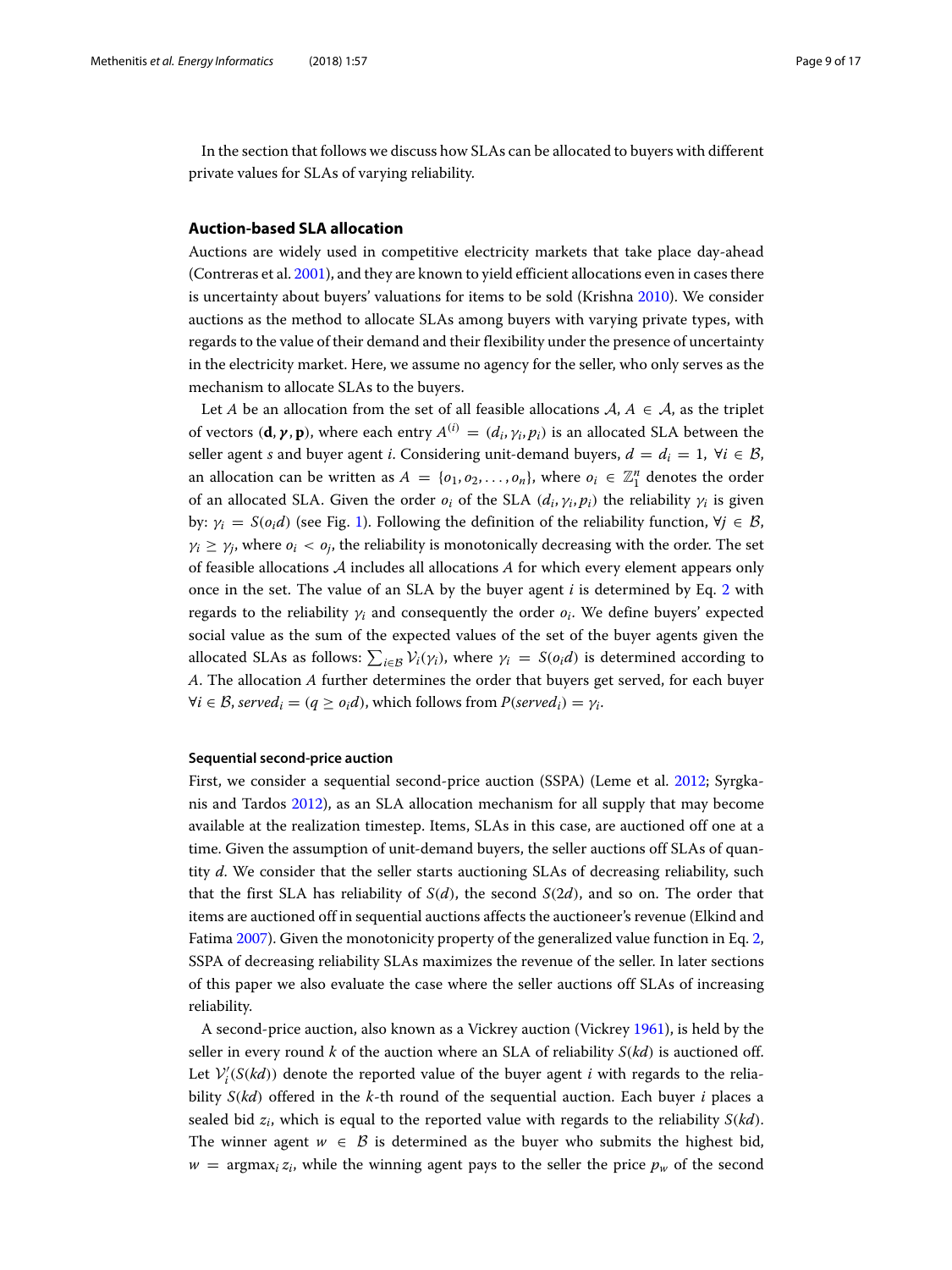highest bid, such that  $p_w = \max_{i \neq w} z_i$ . The winner agent *w* of every round *k* of the sequential auction is allocated an SLA of unit quantity *d*, reliability  $S(kd)$ , and price  $p_w$ . The winner *w* participates no further in the next rounds of the auction. In each round of the auction only the winner agent *w* knows the price of the assigned SLA, i.e., we assume no *price-discovery*. In the second-price auction a buyer cannot increase its probability of allocation by increasing its bid in case the second highest bid is lower. In the opposite case, the buyer could win the auction by increasing its bid, however, this would result in negative utility. Here, we assume that buyers do not bid higher than their value, i.e., no *over-bidding*.

We proceed to establish the settings of the second-price auction with the following assumption.

<span id="page-9-0"></span>**Assumption 1** *We assume settings where strategic buyers do not communicate their preferences to other participating agents, and there is no knowledge regarding the number and the distribution of the buyers participating in the auction. Furthermore, no buyer knows the reliability function of the seller, buyers only know that the reliability of the next SLA to be auctioned off is lower or equal to the reliability of the SLA that is being auctioned. The reliability function S is defined for all demand quantities. However, not all demand is guaranteed to be satisfied within an SSPA, since SLAs may be assigned with zero reliability.*

<span id="page-9-1"></span>**Theorem 1** *Given Assumption* [1](#page-9-0)*, each round of the SSPA is an isolated Vickrey auction and therefore the mechanism is dominant-strategy incentive-compatible (DSIC).*

*Proof* Each round of SSPA can be the last round or the round before with value arbitrarily close to zero and therefore can be treated as an isolated Vickrey auction (Vickrey [1961\)](#page-16-31). Buyers' dominant strategy is to report their true value function, i.e.,  $\Box$  $V'_i(S(kd)) = V_i(S(kd))$ ,  $\forall i \in \mathcal{B}$ .

The Proof of Theorem [1](#page-9-1) exploits the property that no stochastic model can be built by the buyer regarding follow up rounds of SSPA. Given Assumption [1,](#page-9-0) each round in which the buyer can wait without participating (bidding low or zero), does not add any information regarding the distribution of future bids of other agents. Consequently, there is no stochastic model which can compute an expectation of future utilities in case of waiting the next round to bid truthfully. To prove Theorem [1,](#page-9-1) we assume that the buyer is deterministic choosing to participate as this was the last round of the auction to maximize the likelihood of getting assigned an SLA of positive reliability.

SSPA mechanism auctions off SLAs of decreasing reliability to buyers in a sequential fashion. We showed that given the assumptions of the proposed SSPA mechanism, there is no incentive for a strategic buyer to misreport its value function, and therefore the mechanism elicits truthful reports.

#### <span id="page-9-2"></span>**Vickrey-Clarke-Groves mechanism**

Sequential second-price auctions can be suitable mechanisms to allocate SLAs to buyer agents, however the allocation of the SLAs depends more on the value  $\alpha$ , and less on the criticality of the buyer,  $\beta$ . Consider the following example: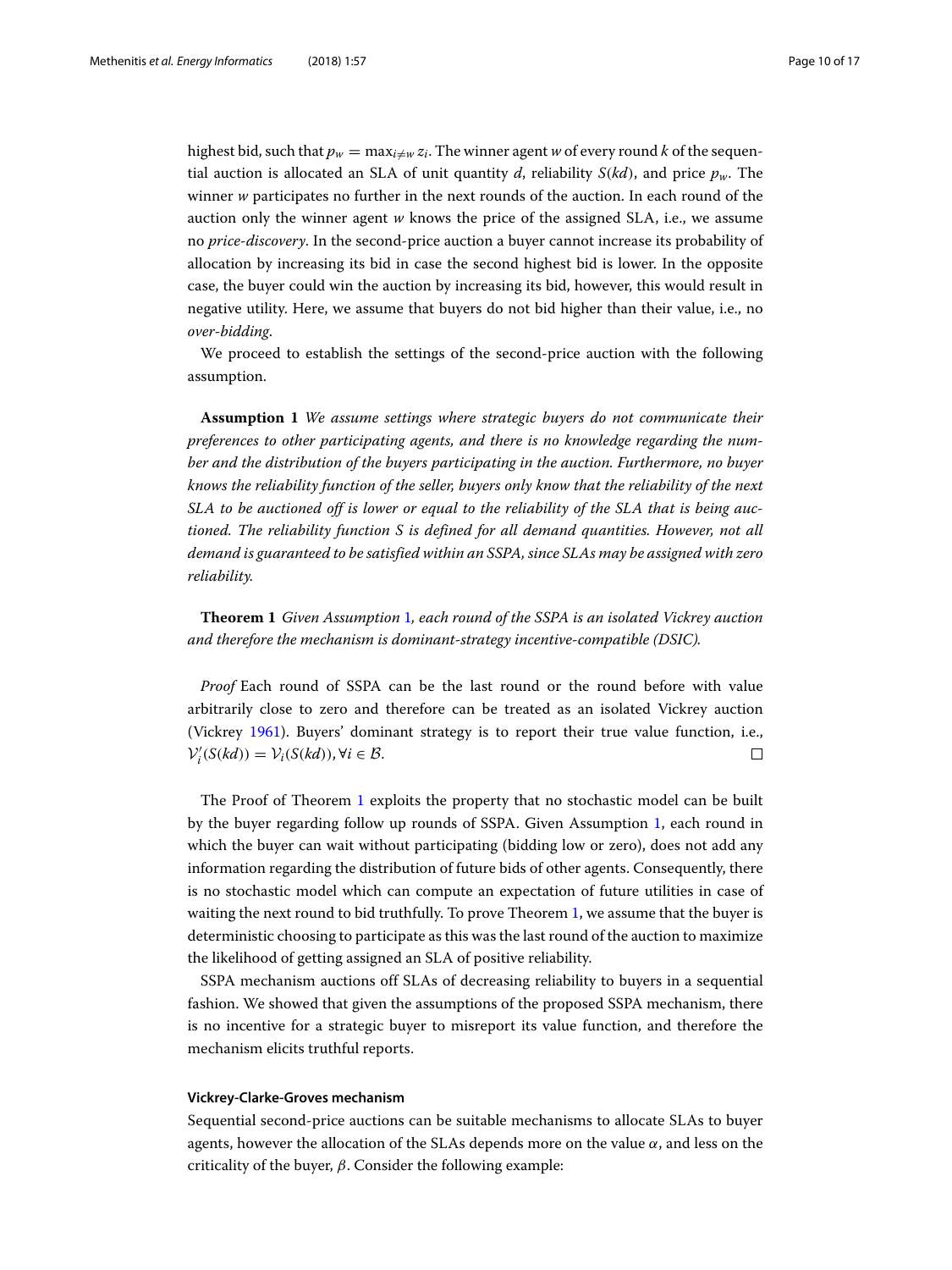**Example 3** *There are two unit-demand buyers, agent* 1 *valuates* 90*% of successful delivery*  $V_1(90\%) = a$  *and*  $V_1(50\%) = 3/4a$  *and agent* 2,  $V_2(90\%) = a/2$ ,  $V_2(50\%) \approx 0$ , *using the sequential auction proposed in ["Sequential second-price auction"](#page-8-1) section, agent* 1 *is assigned the SLA with* 90*% while agent* 2 *is assigned* 50*%. Assuming zero payments, the resulting social value of the above assignment is a. However, the socially optimal allocation would be agent* 2 *to be assigned* 90*% and agent* 1 *with* 50*% resulting in social value of* 5/4*a.*

Similarly to the above example, in Fig. [3](#page-10-0) (top) we illustrate the expected value functions of three buyers of diverse types. In Fig. [3,](#page-10-0) middle and bottom bar charts show two different allocations alongside the assigned reliability and the corresponding expected value. The dashed line presents the reliability of the allocated SLAs. In the greedy allocation (middle), each slot is assigned to the buyer agent who has the highest bid (SSPA). The allocation that yields the optimal social value is illustrated in the bottom figure. SSPA myopically allocates the highest bidder in each round (with no regards to the social value loss) and thus results in a suboptimal social value.

<span id="page-10-0"></span>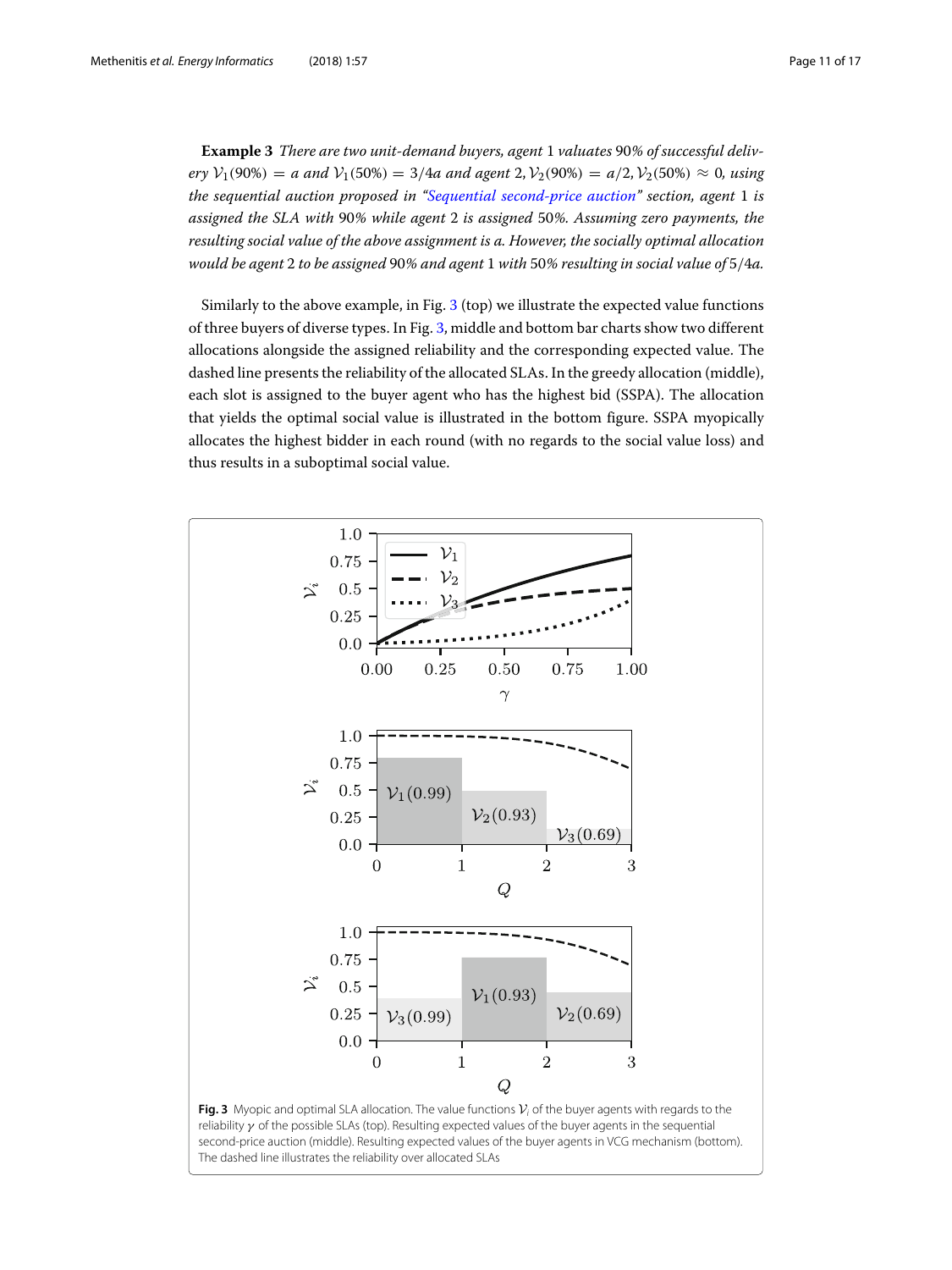Combinatorial auctions are means to derive socially optimal allocations (Cramton et al. [2007\)](#page-16-32). In a combinatorial auction all buyers submit their bids for the whole bundle of items and the auctioneer computes the optimal allocation, which maximizes the social welfare. We consider Vickrey-Clarke-Groves (VCG) (Nisan et al. [2007\)](#page-16-33). Given the vector *γ* of decreasing reliability of the available SLAs such that  $γ = \langle S(d), S(2d), \ldots, S(nd) \rangle$ , each buyer submits a vector of bids  $\mathbf{z}_i = \left\langle \mathcal{V}'_i(S(d)), \mathcal{V}'_i(S(2d)), \ldots, \mathcal{V}'_i(S(nd)) \right\rangle$ , which includes the reported value of buyer *i* for each available reliability. Recall that  $A \in \mathcal{A}$  is a feasible allocation  $A = \{o_1, o_2, \ldots, o_n\}$ , where  $o_i$  denotes the order over the decreasing reliability SLAs of the allocated agent. We further define  $A^{-i} \in A^{-i}$  as a feasible allocation of all buyer agents excluding agent *i*. Let *Aopt* denote the optimal allocation such that  $A_{opt} = \text{argmax}_{A \in \mathcal{A}} \sum_{i \in \mathcal{B}} \mathcal{V}_i(A).$ 

In VCG, the price  $p_i$  of each buyer agent is determined by its marginal contribution, which is equal to:

$$
p_i = \sum_{j \in \mathcal{B} \setminus i} \mathcal{V}_j \left( A_{opt}^{-i} \right) - \sum_{j \in \mathcal{B} \setminus i} \mathcal{V}_j (A_{opt}), \tag{5}
$$

where  $A^{-i}_{opt}$  is the optimal allocation without agent *i* present. The price  $p_i$  is determined by the difference between the optimal social value that is achieved when agent *i* is not part of the set B and the sum of the values that all agents excluding agent *i* achieve under the optimal allocation *Aopt* including agent *i*. Hence, each agent pays the loss incurred to the society by its presence. In VCG mechanism, it is a dominant strategy for buyers to report their valuations truthfully (Nisan et al. [2007\)](#page-16-33).

In most combinatorial problems, computing an optimal allocation lies in the class of NP-complete problems, making these intractable even for few participants. In what follows, we show that the SLA allocation problem can be solved optimally in polynomial time.

<span id="page-11-1"></span>**Corollary 1** *The problem of SLA allocation among the unit-demand buyer agents can* be solved optimally in polynomial time  $\mathcal{O}\left(n^3\right)$ .

*Proof* The unit-demand SLA allocation problem is equivalent to the *linear assignment problem* (LAP), where *n* agents have to be assigned *n* tasks while the number of tasks is equal to the number of agents. Each task stands for a slot in allocation  $A \in \mathcal{A}$ . It can be solved optimally in polynomial time,  $\mathcal{O}(n^3)$ , by the *Hungarian method* (Kuhn [1955\)](#page-16-34).

Corollary [1](#page-11-1) shows that buyers can be assigned SLAs that maximize the social welfare in polynomial time (i.e.,  $\mathcal{O}\left(n^3\right)$ ). Furthermore, there exist implementations that can speed up further the computation of the optimal assignment in LAPs (Date and Nagi [2016\)](#page-16-35). This makes the VCG mechanism a tractable solution for practical applications of our model.

# <span id="page-11-0"></span>**Evaluation & discussion**

In this section we evaluate the performance of the studied mechanisms to allocate SLAs to buyers of different types. Specifically, we evaluate: the **VCG** mechanism (see ["Vickrey-Clarke-Groves mechanism"](#page-9-2) section), SSPA where the seller auctions off SLAs of decreasing reliability (**SPD**) as described in ["Sequential second-price auction"](#page-8-1) section, and increasing reliability (**SPI**).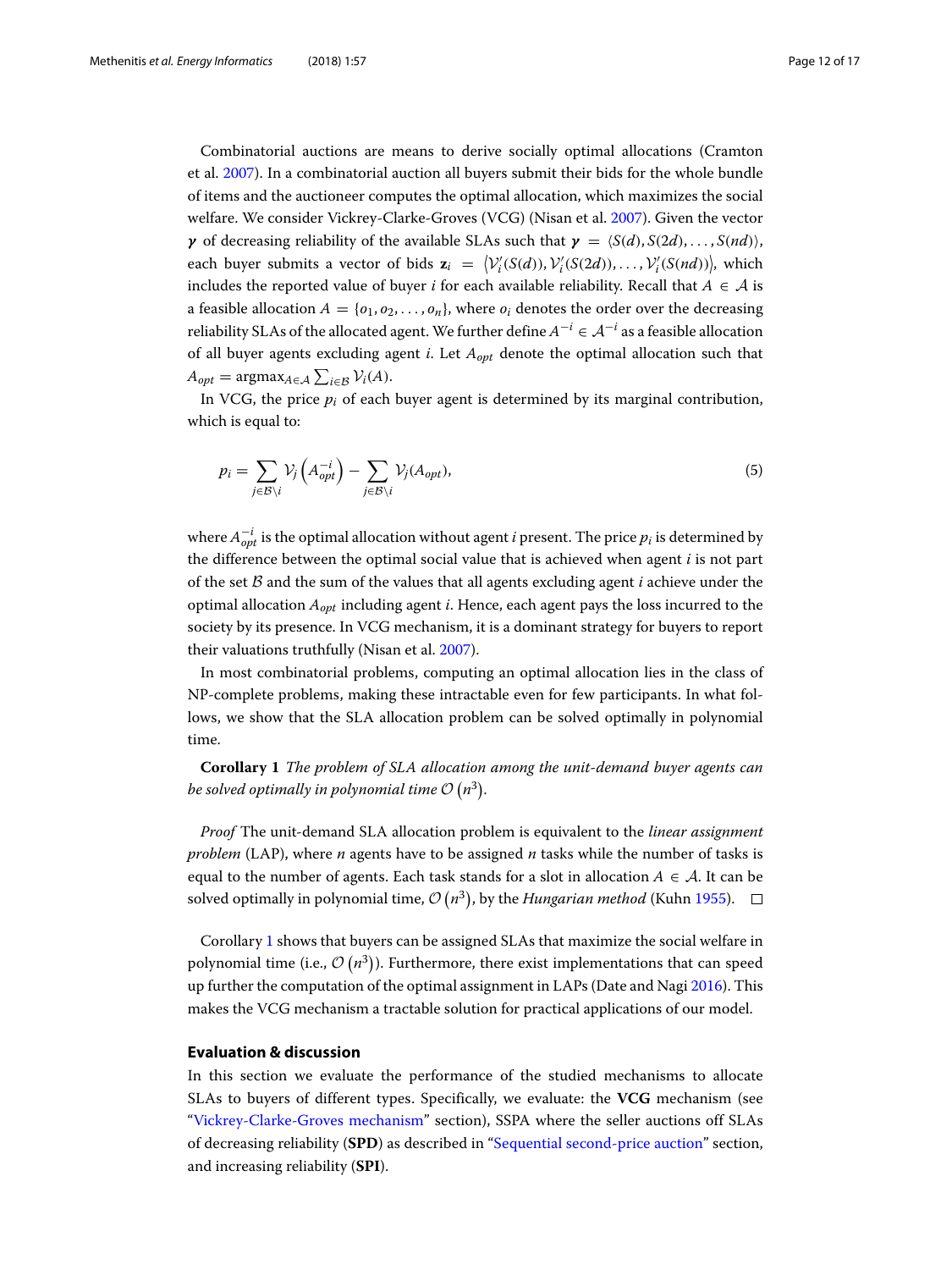To study the efficiency of the proposed system when compared to a baseline allocation considering only the value of lost load (VoLL), we further compare against two mechanisms where only the value of buyers for certain delivery  $(V_i(1) = \alpha_i d_i)$  is used for the allocation. In both mechanisms, a simultaneous second-price auction is used for SLAs of certain delivery ( $\gamma = 1$ ). In the first baseline mechanism (**POB**), the value function in Eq. [1](#page-5-2) is used for the buyers, and thus we consider only neutral buyers (i.e., no added value or cost is generated as a result of the uncertainty). In the second baseline mechanism (**POC**), the generalized value function in Eq. [2](#page-6-0) is used.

We evaluate and compare all the aforementioned mechanisms with regards to the *social value*, and the *social welfare*. For the remainder of this section, social value (SV) is defined as the average value of buyers. Following Eq. [2,](#page-6-0)

$$
SV = \frac{1}{|\mathcal{B}|} \sum_{i \in \mathcal{B}} \mathcal{V}_i(\gamma_i). \tag{6}
$$

Social welfare (SW) is the average of the expected utilities of the buyers, from Eq. [4,](#page-7-0)

$$
SW = \frac{1}{|B|} \sum_{i \in B} \mathcal{U}_i. \tag{7}
$$

Consequently, the expected seller's surplus can be written as  $U_s = \sum_{i \in \mathcal{B}} d_i \gamma_i p_i =$ |B|(*SV* −*SW*), which is equal to the expected payments from the buyers to the mechanism (seller).

#### **Diversity in the criticality**

First, we analyze the influence of diversity in the criticality  $\beta$  of the buyers to the social value. Recall that  $\alpha$  determines the value of the buyer for reliability equal to one, and  $\beta$  characterizes the buyer in term of its criticality to the uncertainty of the delivery. We consider settings where buyers have similar private values  $\alpha$  for electricity usage  $\forall i \in$  $B, \alpha_i \sim U(0.5, 1.0)$ , which realistically captures buyers with similar needs and valuations for electricity (e.g., households). The random variable of the supply is normally distributed  $Q \sim \mathcal{N}(\mu_0 = 20, \sigma_0 = 5)$ , while the total demand exceeds by 20% the expected supply,  $\sum_{i\in\mathcal{B}}d_i = 1.2$  μ $_Q = |\mathcal{B}|$  (24 buyers). We consider that ∀*i* ∈ *B*,  $β_i$  ∼ *U*(−*D*, *D*), where  $D \in \mathbb{R}^+$  refers to the diversity of  $\beta$  values ( $\beta$ -Diversity). The higher the value of *D*, the larger the diversity in the criticality values  $\beta$  of the buyers.

Figure [4](#page-12-0) illustrates the performance (social value) of each mechanism with regards to *D* (β-Diversity). For  $D \approx 0$  (buyers approximate the neutral behavior,  $\beta \approx 0$ ), all

<span id="page-12-0"></span>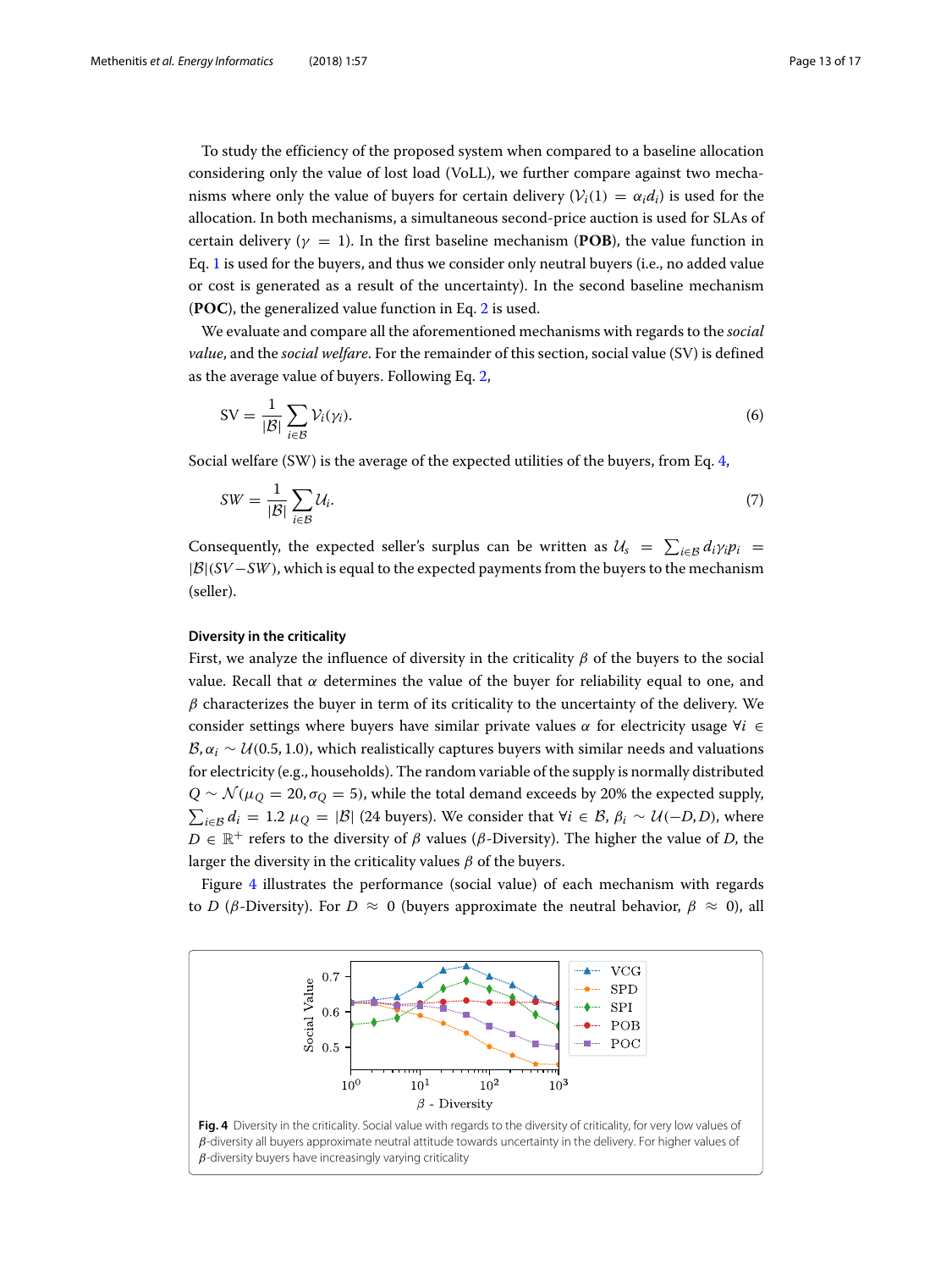mechanisms apart from SPI achieve similar performance. By auctioning off SLAs of increasing reliability to the buyers (starting from the lowest reliability) the likelihood to obtain higher values from buyers assigned SLAs early (and at low reliability) decreases. For  $D \in [10^1, 10^2]$ , there is a clear distinction between the performance different mechanisms achieve, where VCG mechanism obtains its maximum performance. VCG yields higher social value than all other mechanisms for almost the whole range of *D*. In the same range, SPI shows a significant increase in social value by prioritizing over tolerant buvers in the allocation<sup>1</sup>. The opposite is observed for SPD, which is the result of auctioning SLAs of decreasing reliability (See ["Vickrey-Clarke-Groves mechanism"](#page-9-2) section). For  $D \approx 10^3$ , the performance of all mechanisms decreases below the performance of the baseline POB, which is not affected by the increasing diversity of  $\beta$  (neutral buyers). For high diversity the probability of extremely critical buyers is increased. Consequently, the average social value is decreasing. In settings where buyers demonstrate extreme behavior with regards to the criticality ( $\beta \ll 0$ ) the efficiency of the system is vastly affected. We showed how diversity in criticality  $\beta$  affects the social value achieved by the studied mechanisms, as well as the large improvement in the social value that VCG achieves.

# **Demand over supply ratio**

In this section we show that even in the case of large variations in the private value  $\alpha$ , VCG mechanism achieves an advantage in social value over the rest of the studied mechanisms. We use a diverse set of  $\alpha$ ,  $\forall i \in \mathcal{B}$ ,  $\alpha_i \sim \mathcal{U}(0.1, 1.0)$ , which captures the highly irregular private values of dissimilar buyers in electricity systems. In addition, we use small β-diversity,  $β<sub>i</sub> ∼ U(-5, +5)$ , for buyers that do not exhibit extreme tolerant or critical behaviors. Figure [5](#page-13-0) (top) illustrates the social value with regards to the ratio of the total demand over the expected supply. In the case where all the demand is served with high probability (ratio  $< 0.5$ ), there is no significant difference between the different allocation

<span id="page-13-0"></span>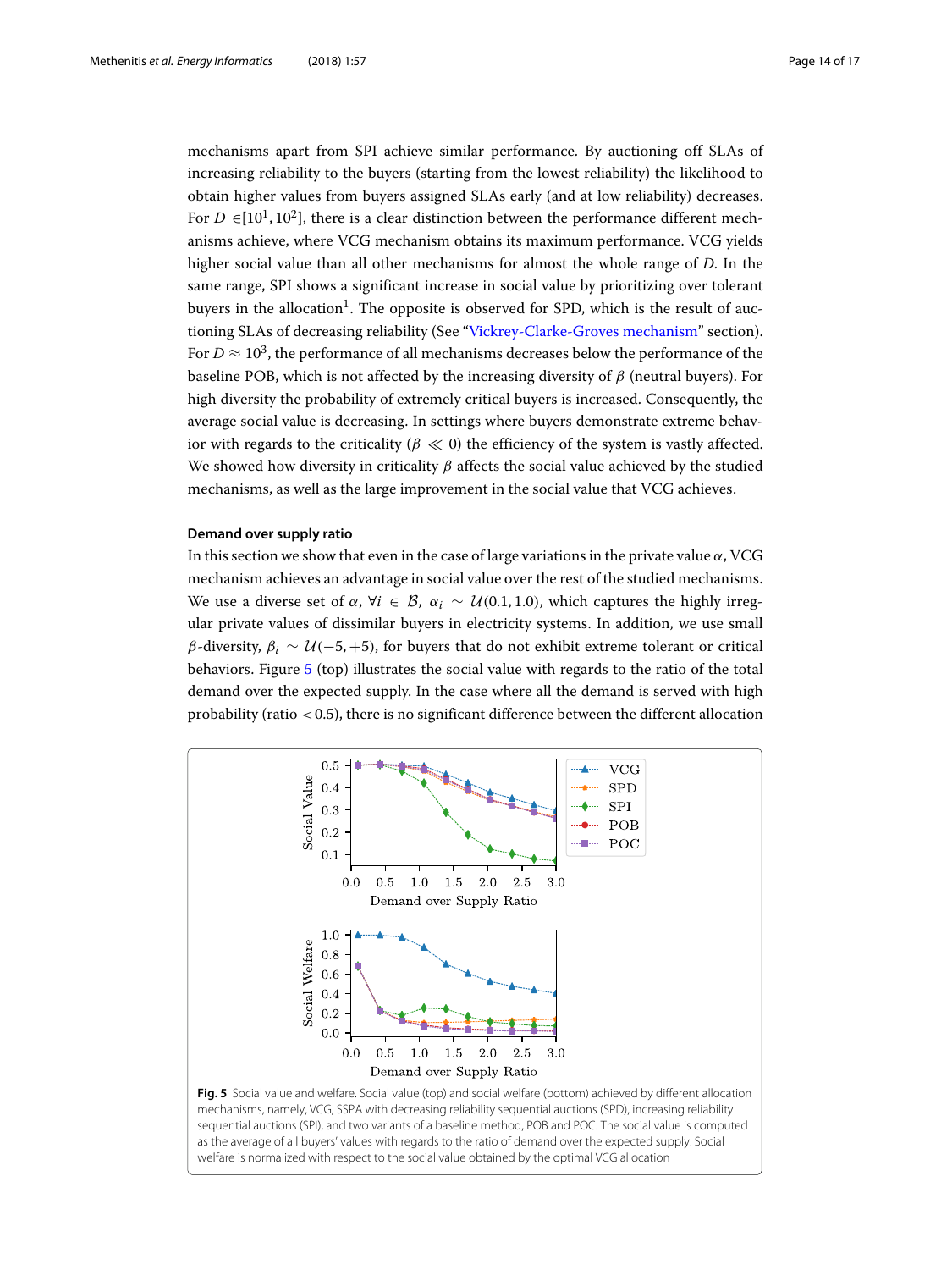mechanisms with respect to the social value. As the ratio increases it naturally follows that social value is decreasing for all allocation mechanisms. We can observe that the social value obtained by VCG is higher than any other allocation mechanism, and that there is a drop in the performance of SPI for demand to supply ratio higher than 1. The performance of the remaining methods does not vary significantly. VCG achieves the highest social value even in the case where  $\alpha$  varies significantly among the buyers.

#### **Social value & social welfare**

Finally, we show that the social welfare under VCG mechanism approximates the social value when the total demand is lower or approximately equal to the expected supply. Figure [5](#page-13-0) (bottom) presents the social welfare achieved by all evaluated mechanisms, with respect to the ratio of the total demand over the expected supply. The social welfare is normalized with regards to the social value obtained by VCG mechanism (under the optimal allocation),  $\frac{SW}{SV_{VCG}}$ . The normalized social welfare is equal to the ratio of social value remaining to the buyers, while the rest is transferred to the mechanism (seller) through payments. Up to ratio  $\approx 1$ , the social welfare achieved by VCG mechanism is minimum at the 90% of the social value obtained using the optimal VCG allocation. The increased social welfare under SPI mechanism for ratio  $> 0.5$  is a natural consequence, since more low-reliability-SLAs become available when the ratio increases $1$ . On the contrary, SPD achieves around 15% of the optimal social value, however it exhibits a more stable (although lower) social welfare than SPI. The social welfare under the baseline mechanisms POB, POC approximates zero for high values of demand to expected supply ratio, and consequently most of the social value is transferred through payments to the mechanism.

In this section, we evaluated and presented the performance of the discussed mechanisms in terms of the social value and social welfare, for different settings. The VCG mechanism allocates SLAs in a social optimally manner and consequently the social value and welfare of the system is maximized for this mechanism. Sequential mechanisms such as SPD and SPI achieve lower social value and welfare than VCG, however they have an advantage over baseline allocations using only the VoLL. Additionally, they are easy to be used in practice without any computational limitations.

#### <span id="page-14-0"></span>**Conclusion**

We proposed a contracting framework and mechanisms to allocate SLAs for electricity trading under uncertain supply and varying demand criticality of the buyers. We adapted SLAs as a direct extension of current conventional tariffs for use in electricity markets under uncertainty, and we defined the set of features that SLAs comprise, quantity, reliability, and price (see ["Service level agreements"](#page-4-2) section). We further defined a generalized value function for buyers with regards to the criticality of their demand in the face of uncertain delivery (see ["Critical & tolerant buyers"](#page-5-0) section). The proposed value function generalizes the concept of the value of lost load (VoLL) with regards to the risk of unsuccessful delivery. The allocation of the SLAs to varying types of buyers as it results from two Vickrey-based mechanisms: sequential second-price auction and VCG (see ["Auction-based SLA allocation"](#page-8-0) section). Both mechanisms ensure that no buyer has an incentive to misreport its value under certain conditions. Last, we evaluated the two mechanisms in an experimental study showing that VCG performance dominates all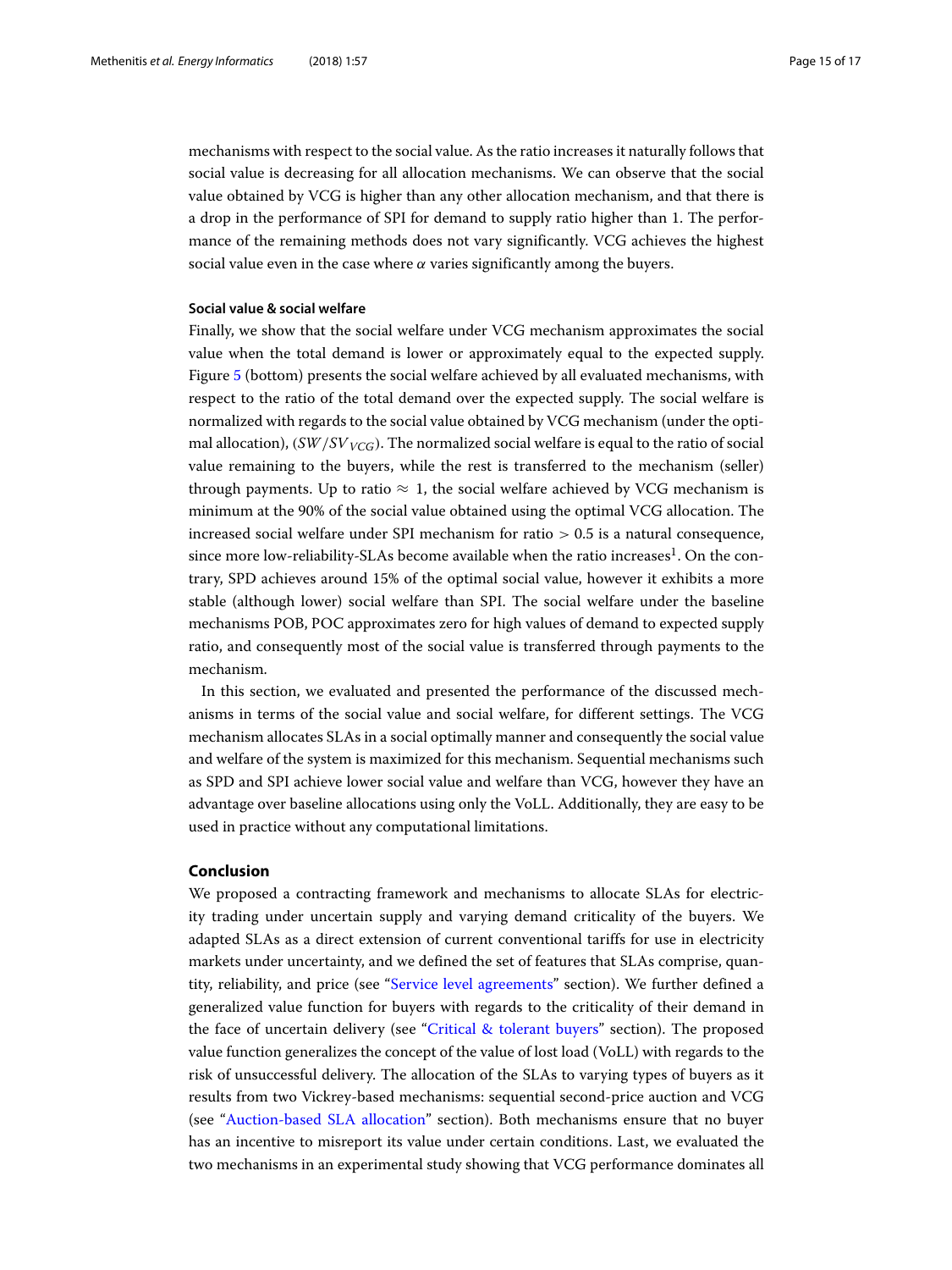other allocations over a wide range of settings, and vastly improves the efficiency of the proposed system when compared to baseline allocation mechanisms considering only the VoLL (see ["Evaluation & discussion"](#page-11-0) section).

This work enables distributed electricity trading under uncertainty, and may also serve as a broad basis for future extensions: (i) In this paper we have considered no agency for the seller, the study of the seller incentives to misreport its reliability function can therefore be a direct extension. (ii) The exact characterization of the values functions of the buyers participating in the proposed electricity market under the presence of uncertain delivery. (iii) The enrichment of the features included in the SLAs e.g., time, penalties for misreport, no-delivery penalty, (iv) the multi-unit demand case, (v) the presence of an outside option for the buyers, e.g., multiple sellers, and last (vi), evaluation of the proposed mechanisms in real-world scenarios, e.g., in a microgrid with available renewable supply and heat pumps that act as buyers for whom temperature variations introduce heterogeneous criticalities. In view of the attained properties and performance, we believe that using SLAs as we delineated here provides a promising avenue for addressing electricity trading in the future smart grid. In particular, VCG allocation of SLAs is computable in  $O(n^3)$ , making it viable to assign the risk of demand curtailment to buyers that perform this task with low social cost. It can therefore be a tractable solution for peer-to-peer trading to balance local fluctuations in islanded grid scenarios or microgrids.

### **Endnote**

<sup>1</sup> In SPI it is more likely that tolerant buyers are assigned low reliability SLAs, since their value for low reliability is higher than other types of buyers.

#### **Acknowledgements**

Not applicable.

#### **Funding**

This work is part of the research programme Uncertainty Reduction in Smart Energy Systems (URSES) with project number 408-13-012, which is partly financed by the Netherlands Organisation for Scientific Research (NWO).

#### **Availability of data and materials**

Data sharing not applicable to this article as no datasets were generated or analyzed during the current study.

#### **Authors' contributions**

The first author developed the theory and carried out the experimental evaluation under the supervision of the co-authors, who provided essential comments on the methods and the text of this article. All authors read and approved the final manuscript.

#### **Competing interests**

The authors declare that they have no competing interests.

#### **Publisher's Note**

Springer Nature remains neutral with regard to jurisdictional claims in published maps and institutional affiliations.

#### Received: 24 May 2018 Accepted: 10 October 2018 Published online: 08 November 2018

#### **References**

<span id="page-15-1"></span>Amato A, Martino BD, Scialdone M, Venticinque S (2014) Towards a sla for collaborating smart solar-powered micro-grids. In: 2014 International Conference on Intelligent Networking and Collaborative Systems. IEEE, New York. pp 592–597

<span id="page-15-0"></span>Angelidakis A, Chalkiadakis G (2015) Factored mdps for optimal prosumer decision-making. In: Proceedings of the 2015 International Conference on Autonomous Agents and Multiagent Systems. AAMAS '15. International Foundation for Autonomous Agents and Multiagent Systems, Richland. pp 503–511

<span id="page-15-3"></span>Bitar E, Poolla K, Khargonekar P, Rajagopal R, Varaiya P, Wu F (2012) Selling random wind. In: 2012 45th Hawaii International Conference on System Sciences. IEEE, New York. pp 1931–1937

<span id="page-15-2"></span>Bitar E, Xu Y (2017) Deadline differentiated pricing of deferrable electric loads. IEEE Trans Smart Grid 8(1):13–25